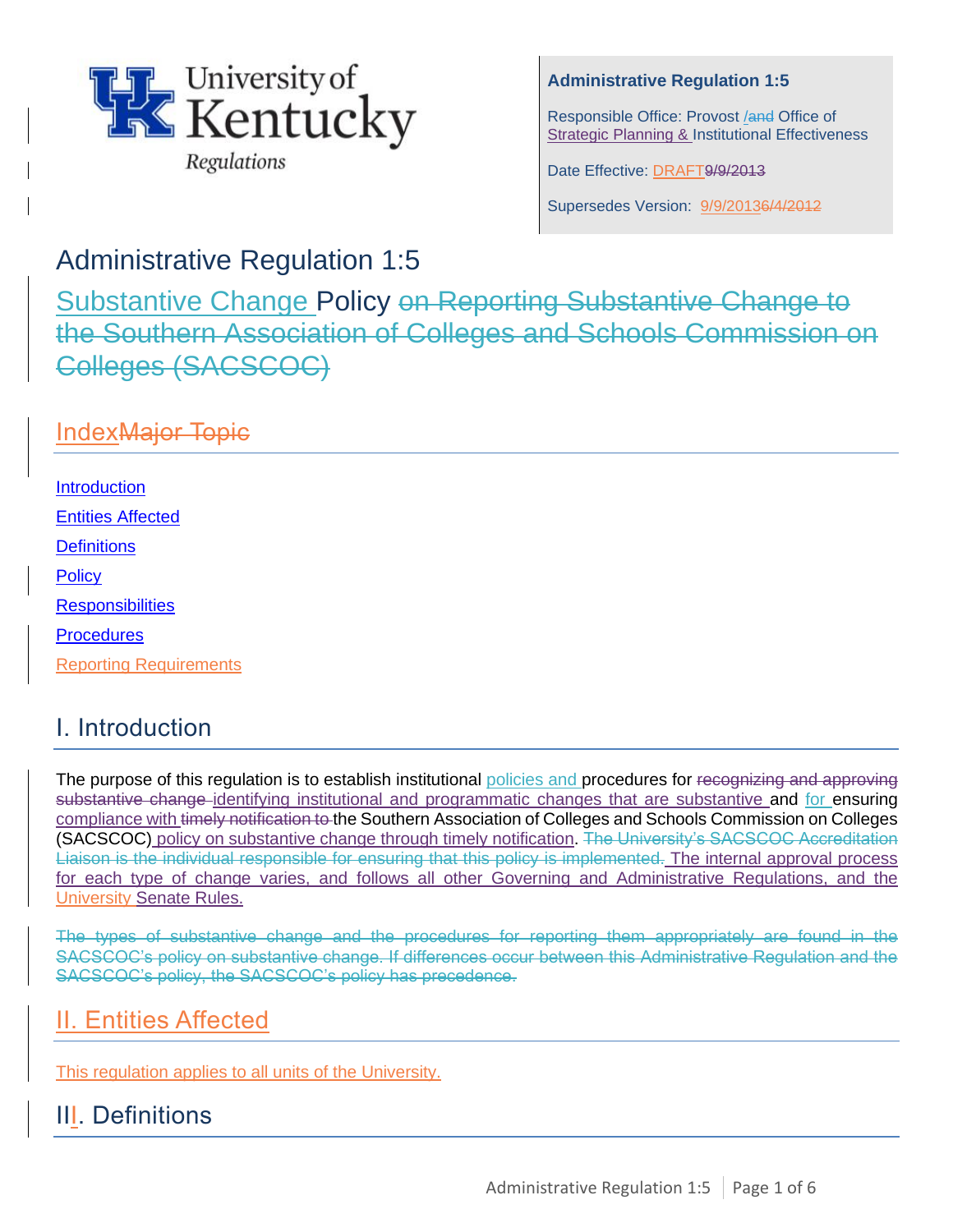### A. The Southern Association of Colleges and Schools Commission on Colleges

The SACSCOC, also called the Commission, is the recognized regional accrediting body in the 11 U.S. southern states and in Latin America for those institutions of higher education that award associate, baccalaureate, master's, or doctoral degrees. The SACSCOC is recognized by the U.S. Department of Education as an agency whose accreditation enables its member institutions to seek eligibility to participate in Title IV programs. To maintain its recognition by the U.S. Department of Education, the Commission has incorporated federal requirements into its substantive change policy and procedures. Some of those requirements expect an institution to seek and receive approval prior to the initiation of a substantive change so that the change can be included in the institution's scope of accreditation.

#### B. Substantive Change

Substantive change is a significant modification or expansion of the nature and scope of an accredited institution, as defined in SACSCOC's substantive change policy. The types of substantive change and the procedures for addressing them appropriately are found in the SACSCOC's [policy on substantive](http://www.sacscoc.org/pdf/081705/Substantive%20change%20policy.pdf) [change](http://www.sacscoc.org/pdf/081705/Substantive%20change%20policy.pdf)  and on its substantive changes [website.](http://www.sacscoc.org/SubstantiveChange.asp)

<https://sacscoc.org/app/uploads/2019/08/SubstantiveChange.pdf> https://sacscoc.org/accrediting-standards/substantive-changes/

Additional definitions related to substantive change are found in the SACSCOC's [policy on substantive](http://www.sacscoc.org/pdf/081705/Substantive%20change%20policy.pdf) [change:](http://www.sacscoc.org/pdf/081705/Substantive%20change%20policy.pdf)  <https://sacscoc.org/app/uploads/2019/08/SubstantiveChange.pdf>

#### C. Notification

Notification to the SASCOC regarding substantive change means the President of the University, or designee, shall send a letter to the President of the SACSCOC summarizing the proposed change, providing the intended implementation date, and listing the complete physical address if the change involves the initiation of an off-campus site or branch campus.

#### D. Prospectus

A prospectus is a concisely worded narrative that describes a proposed substantive change according to a format specified by the SACSCOC.

#### E. Accreditation Liaison

The accreditation liaison is the individual appointed by the President of the University to help ensure the University remains in compliance with SACS accreditation requirements and policies. The Senior Vice Provost for Academic Planning, Analytics and Technologies is the University's accreditation liaison.

#### F. Branch Campus

A branch campus is a location of an institution that is geographically apart and independent of the main campus of the institution. A location is independent of the main campus if the location is (1) permanent in nature, (2) offers courses in educational programs leading to a degree, certificate, or other recognized educational credential, (3) has its own faculty and administrative or supervisory organization, and (4) has its own budgetary and hiring authority.

#### G. Off-campus Site

An off-campus site is a location of an institution that is geographically apart, but not independent, of the main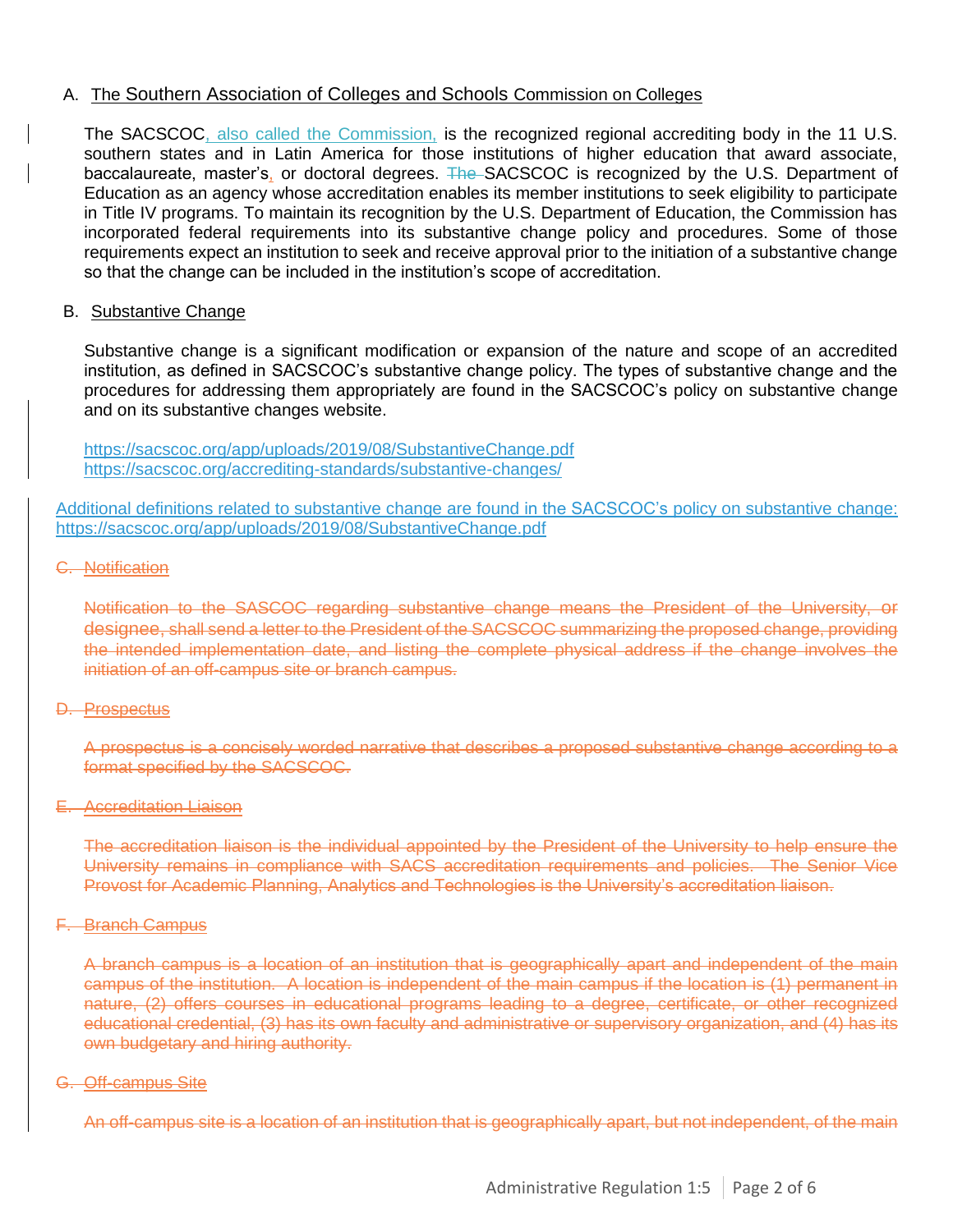campus. The site may be used in an ongoing manner to deliver programs or courses leading to a degree, certificate, or other recognized educational credential, but it does not have its own faculty, administrative organization or budget.

#### H. Distance Education

Distance education is a formal educational process in which the majority of the instruction (interaction between students and instructors and among students) in a course occurs when students and instructors are not in the same place. Instruction may be synchronous or asynchronous. A distance education course may use the internet; one-way and two-way transmissions through open broadcast, closed circuit, cable, microwave, broadband lines, fiber optics, satellite, or wireless communications devices; audio conferencing; or video cassettes, DVD's, and CD-ROMS if used as part of the distance learning course or program.

#### **Begree Completion Program**

A degree completion program is typically designed for a non-traditional undergraduate population such as working adults who have completed some college-level course work but have not achieved a baccalaureate degree. Students in such programs may transfer in credit from courses taken previously and may receive credit for experiential learning. Courses in degree completion programs are often offered in an accelerated format or meet during evening and weekend hours, or may be offered via distance learning technologies.

#### J. Teach-out Agreement

A teach-out agreement is a written agreement between institutions that provides for the equitable treatment of students and a reasonable opportunity for students to complete their program of study if an institution, or an institutional location that provides fifty percent of more of at least one program offered, ceases to operate before all enrolled students have completed their program of study. Such a teach-out agreement requires SACSCOC approval in advance of implementation.

### K. Teach-out Plan

A teach-out plan is a written plan developed by an institution that provides for the equitable treatment of students if an institution, or an institutional location that provides fifty percent or more of at least one program, ceases to operate before all students have completed their program of study, and may include, if required by the institution's accrediting agency, a teach-out agreement between institutions. Teach-out plans must be approved by SACSCOC in advance of implementation.

#### L. Significant Departure

A significant departure is when a program is not closely related to previously approved programs at the institution or site or for the mode of delivery in question. To determine whether a new program is a "significant departure," it is helpful to consider the following questions:

- 1. What previously approved programs does the institution offer that are closely related to the new
	- program and how are they related?
- 2. Will significant additional equipment or facilities be needed?
- 3. Will significant additional financial resources be needed?
- 4. Will a significant number of new courses be required?
- 5. Will a significant number of new faculty members be required?
- <span id="page-2-0"></span>6. Will significant additional library/learning resources be needed?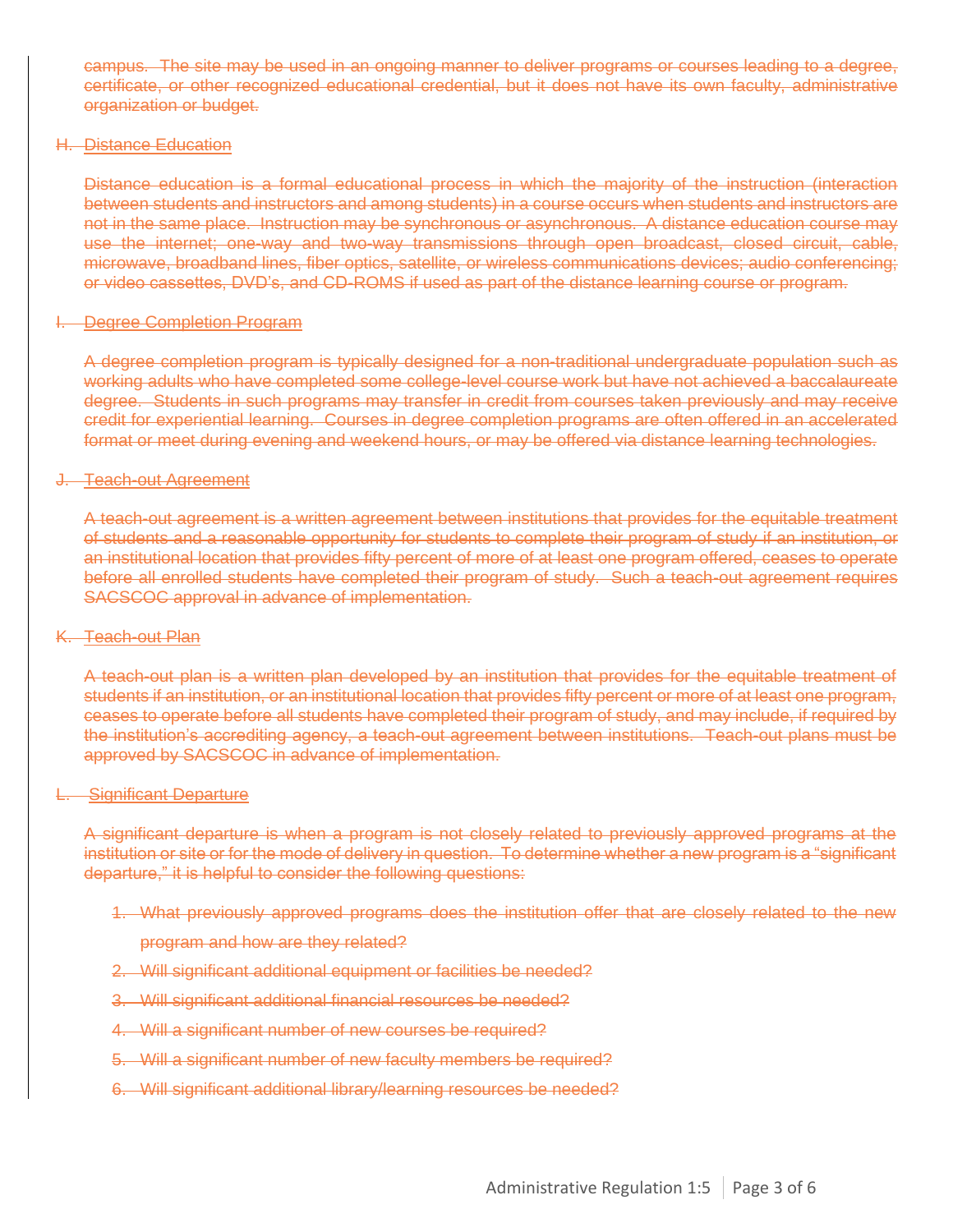# IV. Policy

The University of Kentucky must notify the Southern Association of Colleges and Schools Commission on Colleges of changes in accordance with its substantive change policy and, when required, seek approval prior to the initiation of changes.

## V. Responsibilities

- A. Chief Administrative Officers (CAOs)<sup>1</sup> are responsible for:
	- 1. Being knowledgeable about what constitutes a substantive change as defined by SACSOC's substantive change policy;
	- 2. Notifying the Accreditation Liaison of any potential substantive changes to ensure that the institution follows all appropriate timelines and procedures;
	- 3. Monitoring the instruction that occurs at off-campus instructional sites and through cooperative academic arrangements to ensure compliance with SACSOC'"s Principles of Accreditation and substantive change policy; and
	- 4. Coordinating the preparation of a prospectus or other documentation, as required.
- B. The Accreditation Liaison is responsible for:
	- 1. Being knowledgeable about what constitutes a substantive change as defined by SACSCOC's substantive change policy;
	- 2. Monitoring any changes to SACSCOC's substantive change policy;
	- 3. Ensuring the timely notification to SACSCOC of all required substantive changes;
	- 4. Informing campus leaders about substantive change policy requirements;
	- 5. Gathering information about campus activities related to substantive change from CAOs and the University Senate;
	- 6. Serving on leadership councils, to facilitate the identification of potential substantive changes;
	- 7. Making and documenting institutional decisions about whether an action is or is not a substantive change:
	- 8. Maintaining an record of substantive change decisions; and
	- 9. Supporting the preparation of any prospectus or other documentation that may be required.

C. The University Senate is responsible for developing and maintaining procedures and forms related to course and academic program approval, and to course/program changes, that ensure proposals have been reviewed for adherence to SACSCOC's substantive change policy.

# VI<del>III</del>. Procedures

<sup>1</sup> Defined in Administrative Regulation 3:16 Review of Chief Administrative Officers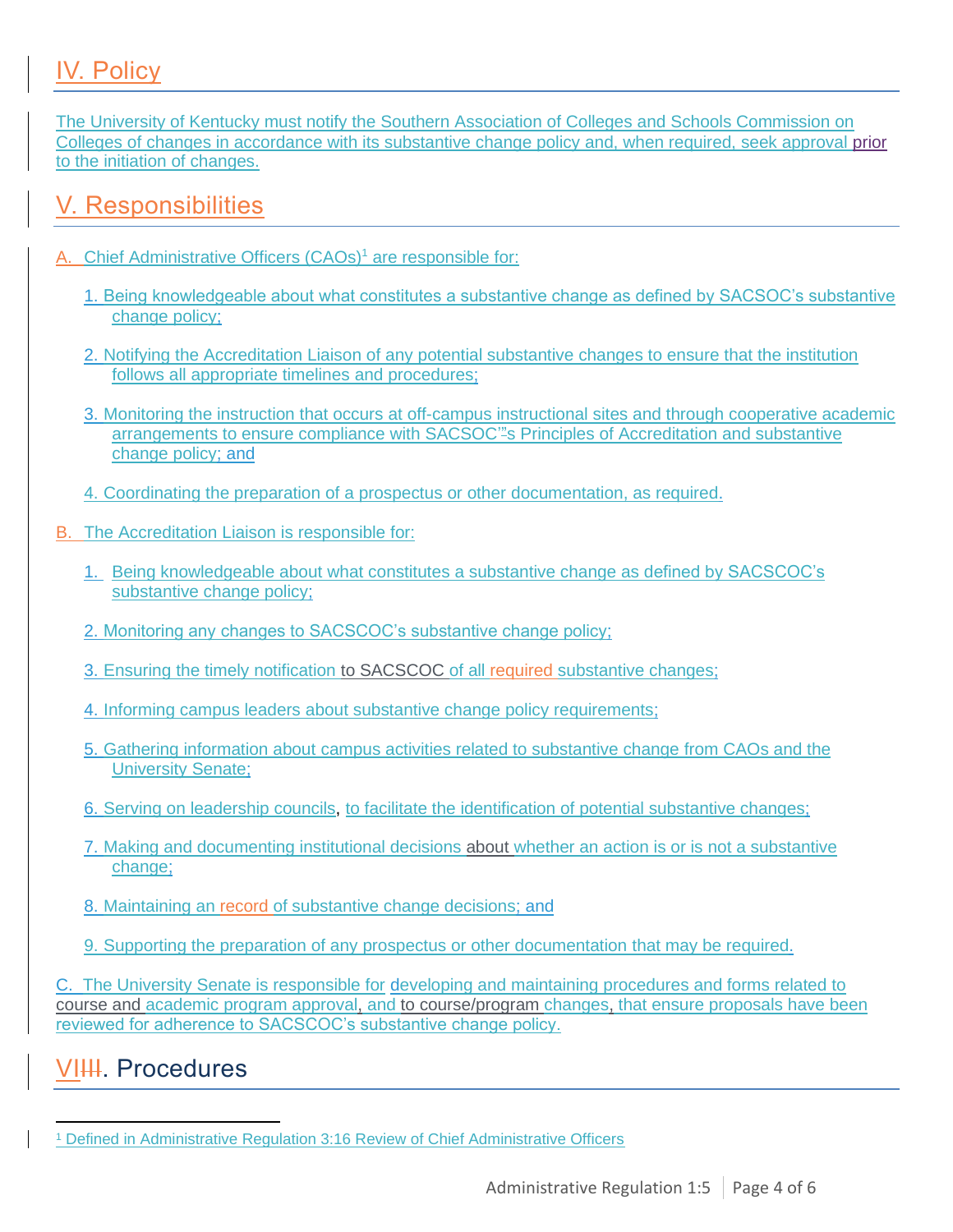A. SACSCOC requires notification for substantive change. Some substantive changes require prior notification and approval; others require only prior notification. Notification requirements for the various types of substantive change are illustrated in the Matrix of University Procedures, Approval and Recommendation Responsibilities for Substantive Change. (see Appendix A)

- Additional procedures for certain types of changes are found in the SACSCOC's Policy Statement on Mergers, Consolidations, Change of Ownership, Acquisitions, and Change of Governance, Control, Form, or Legal Status, which can be found at the SACSCOC website.
- Approval authority relating to each type of substantive change occurs at various levels of the University and is illustrated in the Matrix of University Procedure, Approval and Recommendation Responsibilities for Substantive Change. (see Appendix A)

The President may delegate administrative responsibilities for approving or recommending on substantive change to the Provost or other appropriate senior administrators (*GR III.A.1*). These responsibilities shall be reflected in job descriptions of the positions, letters of appointment, and other appropriate documents for those assigned such responsibilities.

### A. Procedures for Identifying Substantive Changes

Potential substantive changes are proactively identified during the academic program approval process and through the Biannual Substantive Change Notification process. When a potential substantive change is identified through the University Senate academic approval process or through notification from a Chief Administrative Officer, the Accreditation Liaison will

### 1. Academic Approval Process

In accordance with its academic approval responsibilities as established in *GR IV*, the University Senate shall must maintain academic program approval procedures and forms that:

- a) Recognize substantive changes related to academic programs in appropriate approval documents. These documents shall-will accompany the proposal at each step; and
- b) Require approval by the appropriate educational unit faculties and also include any recommendations offered by the corresponding department chair, dean, and/or Provost prior to approval of academic substantive change by the Councils of the University Senate and the University Senate; and
- $\ominus$ b) Provide for timely notification to the Commission on Colleges prior to change implementation, as required by the SACSCOC substantive change policy.

## 2. Biannual Substantive Change Notification

The Accreditation Liaison shall must inform contact all responsible individuals at each level of the UniversityChief Administrative Officers (CAOs, as defined in AR 3:16), and the University Senate Council Chair, (see Matrix in Appendix A) of about the SACSCOC substantive change policy and the institutional substantive change policy on a biannual basis to:

- a) Notify them about the policy and any changes related to the policy; and
- b) and at the same time shall-Request notification of substantive changes in planning planned for the next 12-month period. The 12-month timeframe will provide a long-range outlook to ensure that notifications can be carried out six months prior to implementation of substantive change.

The Accreditation Liaison shall prepare the President's notification to the SACSCOC regarding the substantive changes that are reported.